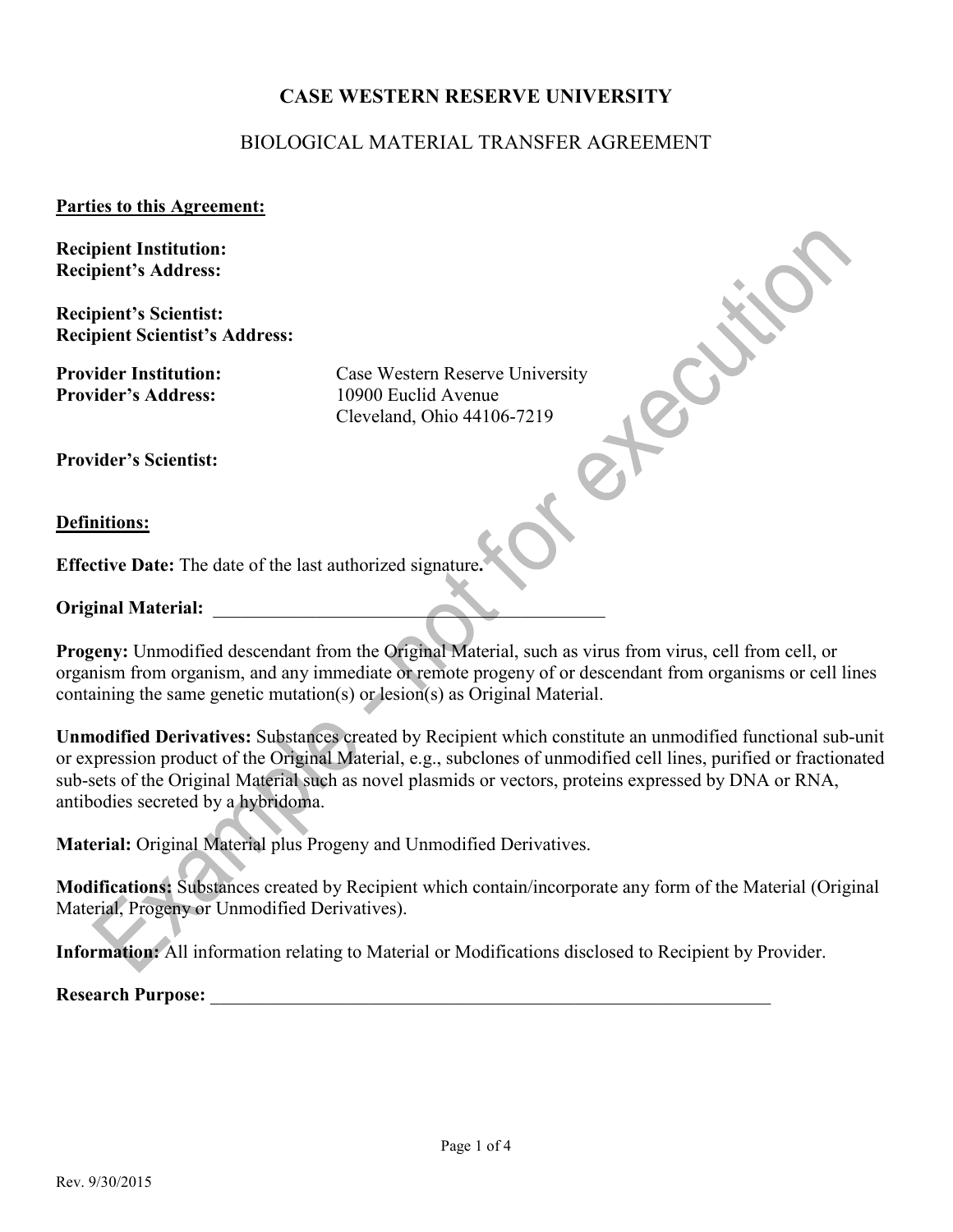## **Terms and Conditions of this Agreement:**

1. (a) Subject to the provisions of this Agreement, Provider shall transfer to Recipient such amount of Materials as is mutually agreed upon and hereby grants Recipient a non-exclusive, royalty free license to use the intellectual property rights embodied in Materials for the sole purpose of enabling Recipient to perform the Research Purpose as described above. The Material as defined above is and remains the property of Provider and is to be used by Recipient only under the direction of Recipient's Scientist for the Research Purpose stated above. If Material includes animals, then such animals may not be bred with animals of another strain or animals which contain a different or additional genetic mutation or lesion without the express, prior written approval of Provider for each such cross-breeding.

 (b) Provider does not claim ownership of substances produced as a result of Recipient's research with the Material that are not included in the definition of Material above; however, Provider does retain ownership of any form of the Material included in such substances or Modifications. No product incorporating the Material, including Modifications, shall be commercialized without a license from Provider.

 (c) Except as expressly provided in this Agreement, no rights are provided to Recipient under any patent applications, trade secrets or other proprietary rights of Provider. In particular, no rights are provided to use the Material or Modifications for profit-making or commercial purposes, such as sale; use in manufacturing; use in drug screening, evaluation, and/or design programs; or provision of a commercial service based upon the Material or Modifications.

 (d) If Recipient desires to use the Material or Modifications for such profit-making or commercial purposes, Recipient agrees that it must first negotiate a license or other appropriate agreement with Provider and third parties as may be required, and it is further understood by Recipient that Provider shall have no obligation to enter into such a license or agreement and in fact may grant exclusive or non-exclusive commercial licenses to others.

 (e) Recipient agrees that it shall not enter into any agreement that provides rights (other than to the government) to intellectual property (including methods) arising from Recipient's research with the Material and/or Modifications without Provider's written approval.

2. The Recipient agrees not to transfer the Material or Modifications without the prior written consent of Provider to anyone who does not work under the Recipient Scientist's direct supervision. No person authorized to use the Material shall be allowed to take or send the Material to any location other than the Recipient Scientist's Address without Provider's written consent.

3. The Recipient agrees to use reasonable efforts to hold confidential all Information identified as confidential at the time of disclosure and, if orally disclosed, then confirmed in writing or other tangible medium within thirty (30) days, except for Information that: (a) is now or will enter the public domain as the result of its disclosure in a publication, the issuance of a patent, or otherwise without the legal fault of the Recipient; (b) the Recipient can prove was in its possession at the time of the disclosure other than by prior disclosure by Provider, or was developed by Recipient alone or in collaboration with a third party without knowledge of the Information; (c) comes into the hands of the Recipient by means of a third party who is entitled to make such disclosure and who has no obligation of confidentiality toward the Provider; or (d) must be disclosed pursuant to a court order or as otherwise required by law. Obligations of non-disclosure of Information shall terminate three (3) years from the Effective Date of this Agreement.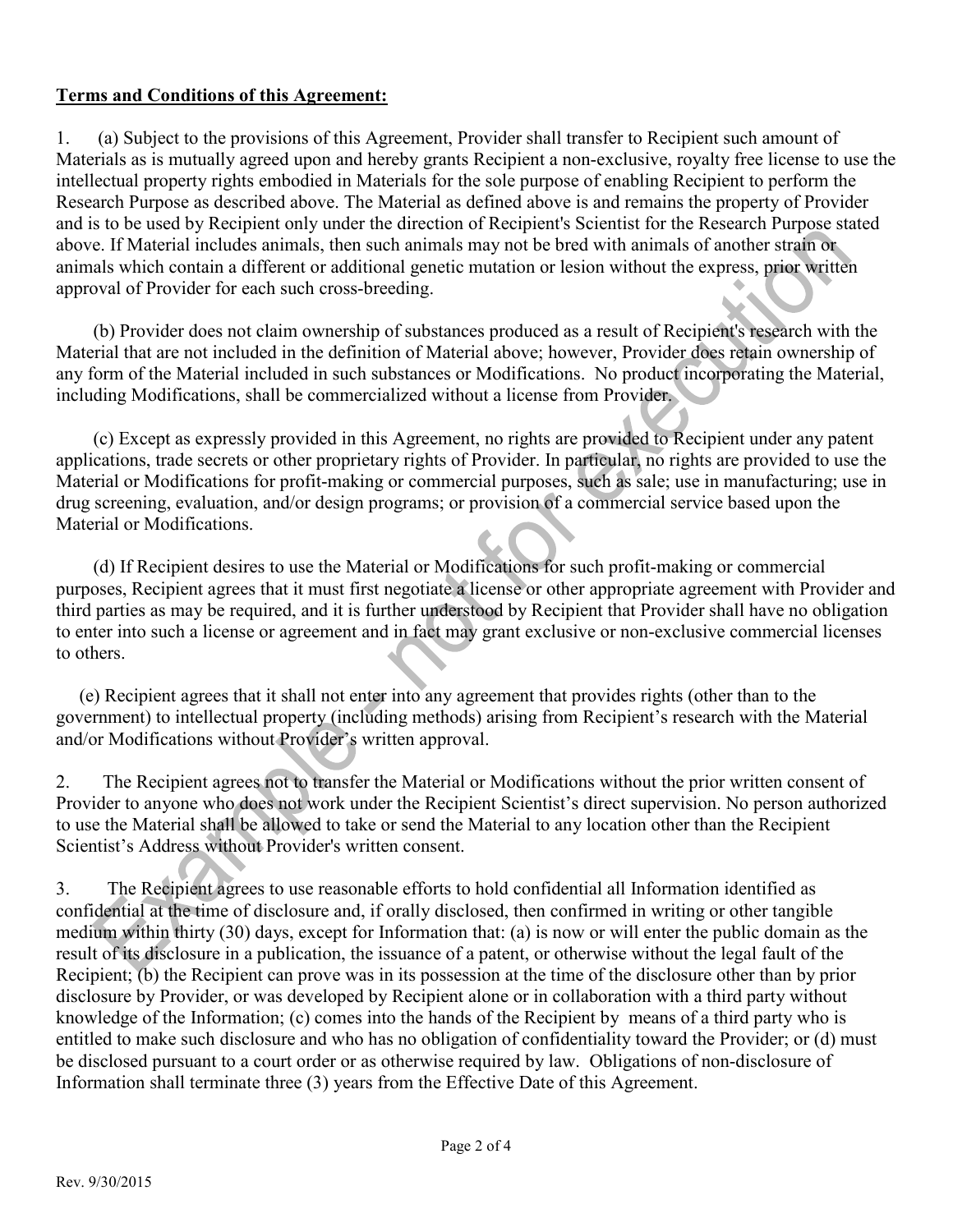4. If Recipient's research results in a discovery, invention, new use, or a product (collectively referred to as "Invention"), Recipient agrees to disclose promptly such Invention(s) to Provider on a confidential basis. Inventorship shall be determined in accordance with United States patent law (if patentable) or by mutual agreement between the parties (if not patentable) taking into account the role and contributions of individuals involved in the development of the Invention. If Provider personnel are co-inventors of such inventions, the Recipient agrees to enter into an agreement with Provider that addresses use, patenting, commercialization and royalties of/from the Invention based on the respective parties' contributions. If either Provider or Recipient is the sole inventor of any Invention, that party shall be free to dispose of such Invention as it sees fit. Any nonprofit research or educational institution which is a party to this Agreement shall have the right to use for its internal research purposes Inventions developed through use of the Material under this Agreement without payment of license or royalty fees.

5. This Agreement shall not be interpreted to prevent or unreasonably delay publication of research results using the Material or Modifications. Recipient's Scientist and Recipient agree to provide appropriate acknowledgment of the source of the Material in all publications and presentations based on use of the Material, and agrees to furnish Provider with a copy of the manuscript or abstract disclosing such results prior to submission thereof to publisher, and not less than thirty (30) days prior to publication to allow Provider an opportunity to protect proprietary or intellectual property rights relating to the Material that might be contained in such disclosure. Provider agrees to keep such copy confidential during the thirty (30) day period and until publication. Other than as specified above, Recipient will not use the Provider's name or the names of its schools or departments in any publication or marketing materials without prior written consent.

6. Any Material delivered pursuant to this Agreement is understood to be experimental in nature, and PROVIDER MAKES NO REPRESENTATIONS AND EXTENDS NO WARRANTIES OF ANY KIND, EITHER EXPRESS OR IMPLIED. THERE ARE NO EXPRESS OR IMPLIED WARRANTIES OF MERCHANTABILITY OR FITNESS FOR A PARTICULAR PURPOSE, OR THAT THE USE OF THE MATERIAL WILL NOT INFRINGE ANY PATENT, COPYRIGHT, TRADEMARK, OR OTHER RIGHTS.

7. In no event shall Provider be liable for any use by Recipient of the Material or for any loss, claim, damage, or liability, of any kind or nature, that may arise from or in connection with the Recipient's use, handling, storage, or disposal of the Material, except as such claims, demands, costs, or judgments may arise from Provider's gross negligence or willful misconduct. To the extent allowable by Recipient's state law, Recipient assumes responsibility for, and agrees to indemnify and hold harmless Provider and Provider's trustees, officers, agents, and employees from any liability, loss, or damage they may suffer as a result of any claims, demands, costs, or judgments against them arising out of the use, handling, storage, or disposal of the Material by Recipient, except as such claims, demands, costs, or judgments may arise from Provider's gross negligence or willful misconduct.

8. The Material shall in no event be used in human beings (including for diagnostic purposes). All research involving the Material (including but not limited to research involving the use of animals and recombinant DNA) and disposal of the Material shall be conducted in accordance with all federal, state, local, import/export and other laws, regulations, and ordinances governing such research including applicable NIH guidelines.

9. (a) This Agreement will terminate on the earliest of the following dates: (1) on completion of Recipient's proposed research studies with the Material, or (2) on thirty (30) days written notice by either party to the other, or (3) two years from the Effective Date of this Agreement.